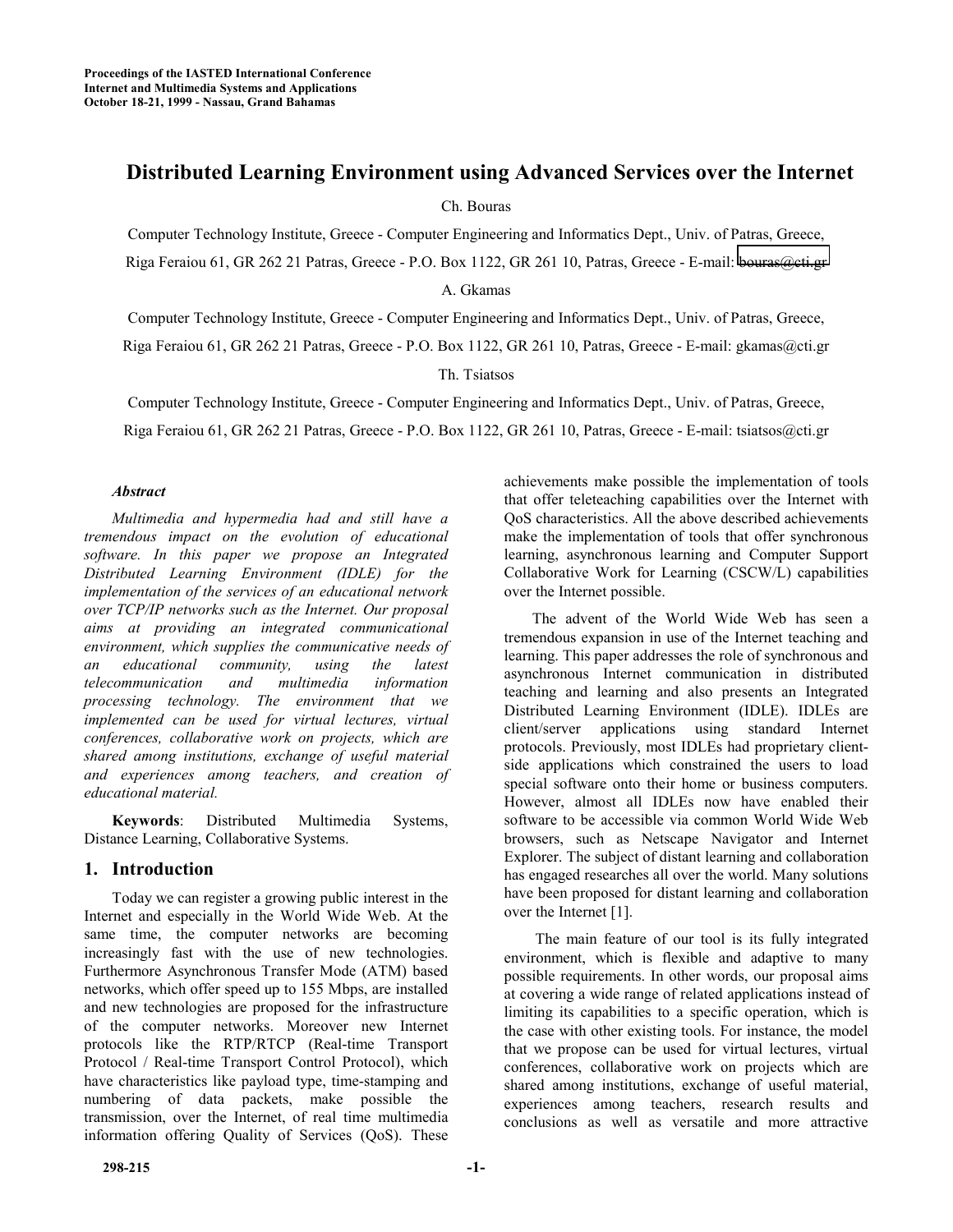presentations of the subjects taught. Our proposal is based on the needs of an educational network as they are described in the next section. This paper presents the motivation factors that motivate us to implement that tool, describes the model and the architecture of the system, the functionalites of the IDLE, some implementation issues and finally presents the usage scenarios.

### **2. Motivation**

Open and Distance Learning (ODL) could be regarded as the process of learning with the use of Telematics that is the combination of telecommunication, information and multimedia technology and its services [2,3]. In such a scenario: All the interactions among trainees, trainers and instructional material, which are essential for the instructional process, can be implemented The information and the knowledge, which are essential for the instructional process are accessible and readable The place, time and the pace of learning are flexible

The ODL has the following main goals: The development of learning environments and methods suitable for the use of information technology to different learning environments. The improvement of the organization environment, in which these new methods are applied, and the quality and manageability of the multimedia applications and the real time services. The encouragement achieved is recognizing the quality characteristics obtained through teaching with the use of new ODL technologies and services. The encouragement of the recognition of the quality characteristics which are gained from learning with the use of new ODL technologies and services.

The target of the ODL is the development and promotion of special methods and techniques for the increase of the quality, the effectiveness and the suppleness of the learning. The ODL has two main results: The educational: The improvement of the existing learning methods and the development of new learning methods and the technological: The provision with new distance learning methods with the use of Information and Communication Technologies (ICT). An ODL environment combines various instructional scenarios such as collaborative learning and education with or without the live presentation of the Professor.

The Integrated Distributed Learning Environments provide a common environment for the implementation of all the above scenarios and the way to success in specific educational targets such as: The renewal of the pedagogical methods and environments in the Educational Institutes. The incentives for the diffusion of information among the Educational Institutes in the World. The encouragement for the collaboration. The motivation of the trainees with the use of effective and modern equipment for the lesson. The effective transmission and distribution of the instructional material to the trainees

Our IDLE is the result of our assay to upgrade and integrate two others tools [4,5]. The IDLE that proposed in this paper has the following goals: To meet the communication needs of a group, such as e-mail, discussion lists, chat and videoconference. To fulfil the educational and instructional needs of the University of Patras, such as synchronous and asynchronous multimedia (audio, video, text and graphics) lessons. To provide a common and familiar user interface via common World Wide Web browsers, such as Netscape and Internet Explorer

# **3. Model and Architecture Description**

In order to achieve the above goals our proposal is based on the following concepts: An integrated communication environment that covers the communicational needs of a group of participants. A client-server model. We propose a model that has one server and multiple participant clients. An open platform architecture in order to support different operating platforms. International accepted standards. Access through Web pages. Object oriented design and implementation. Modular design to achieve the goal of easy extension

The proposed architecture is based on the concept of Session. One session is composed from the Participants of the session and the information that the session contains. The participant who creates a session has full permissions on that session and manages that session. We call this participant, Leader participant. The other participants (the participants except the leader participant) have the permissions that the leader participant has given to them. The information, which a session can contain, includes data file (in many different MIME types), hyperlinks, notes and meetings-lessons.

[Figure 1](#page-2-0) displays the general architecture of the IDLE. The IDLE follows the client – server architecture. The IDLE server consists of the WWW server, the Teleteaching server, the Media Server and the Database of the system. The clients access the capabilities of the IDLE server through the WWW server. In addition the WWW server is used to store the educational materials in form of HTML pages. The Teleteaching server is responsible for the management of the educational process. With the use of the media server, the participants have the capability to transmit and receive real time video and audio, which can be used for synchronous and asynchronous learning. The IDLE server is using one Database schema to store information about the different session and the users of the system.

The participant client consists of a Java enabled Web browser. If the participant wants to receive video and audio information, he must have installed on his computer the Real Player [6] application. If the participant wants to transmit video and audio information he must have installed on his computer the Real Encoder [6]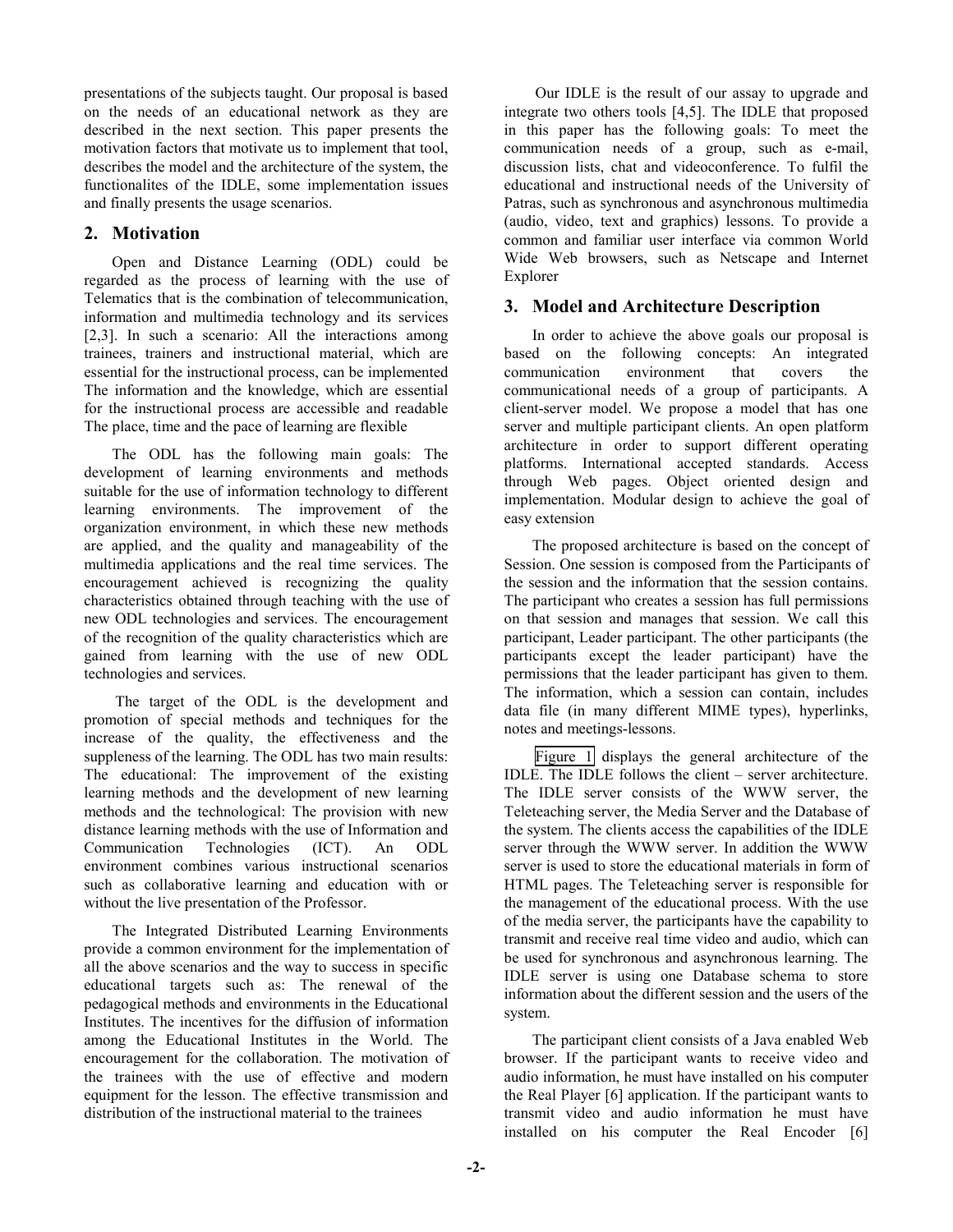<span id="page-2-0"></span>application. The advantage of Web browsers as the interface for distributed learning environments is that they are popular, easy to use, and require no additional proprietary software on a user's computer. Moreover, they provide access through different computer platforms like Windows, Mac and UNIX.



*Figure 1: General architecture*

#### **4. Functionalities**

Due to various kinds of communication in a classic situation of learning or collaboration, different mechanisms must be established for sufficing the needs of an educational community over the Internet by our tool. Our tool will attempt to broaden the horizons of learning and collaboration. Thereby, optimized integration with simple operation mechanisms is an essential necessity. In order to create a complete learning system, which is able to satisfy the needs of an educational network, our tool is designed as a simulation of a real situation.

The relation between the services for the integration of the distributed learning environment is shown in Figure 2



*Figure 2: Services of the ODL*

As it has been already stated, our tool follows the client - server architecture and has two environments, the server environment and the participant environment. In the following sections we describe separately the functionalities of each environment.

## *4.1. Functionalities of the server environment*

The server acts like a meeting point for the participants. The server is saddled with the functions of management of educational material, session creation, session announcement, session registration and authentication control. The participants can be informed of the several sessions, register to one session, join one session or create their sessions through the server. The functionalities for the server are the following:

- Management of educational material: The server with the association of the web server, where the educational material is stored as hypermedia, offers the participants the capability to access the educational material of the educational network.
- Session creation: One participant can create one session and become leader participant of that session. Through the session creation procedure the leader participant gives the necessary information for the announcement of the session in the electronic bulletin board.
- Electronic bulletin board for session's announcement: The server has an electronic bulletin board in order to inform the participants the different sessions and for questions and replies for topics which are relevant to the specific session.
- Session registration: When a participant finds a session that interests him, he can register for it through the session registration procedure. Session registration procedure gives the leader participant the ability to know the other participants that register to his session.
- Authentication control for a session: A participant has to pass the authentication control in order to join a session. After the authentication control the participant can access the pages of the session that he has joined. With the authentication control the server can recognize the leader participant and enable his session management module. The server handles the authentication control. This functionality differences the participants and gives them a different user interface with different functionalities that are described in the following paragraphs.

### *4.2. Functionalities of the participant client environment*

Students and teachers access the capabilities of the educational network through the participant client. The client environment is the same for all the participants except the leader participant of a specific session. The difference between the leader participant and the other participants is that the session management module is active in the leader participant client. This approach is followed because a simple participant, in a session, can be leader participant in another session and the reverse. The participant client environment is friendly for the user and provides the following functionalities:

• Video/Audio conferencing: A participant can have visual contact with the other participants through video windows, if the necessary bandwidth is available. Through this capability the participants can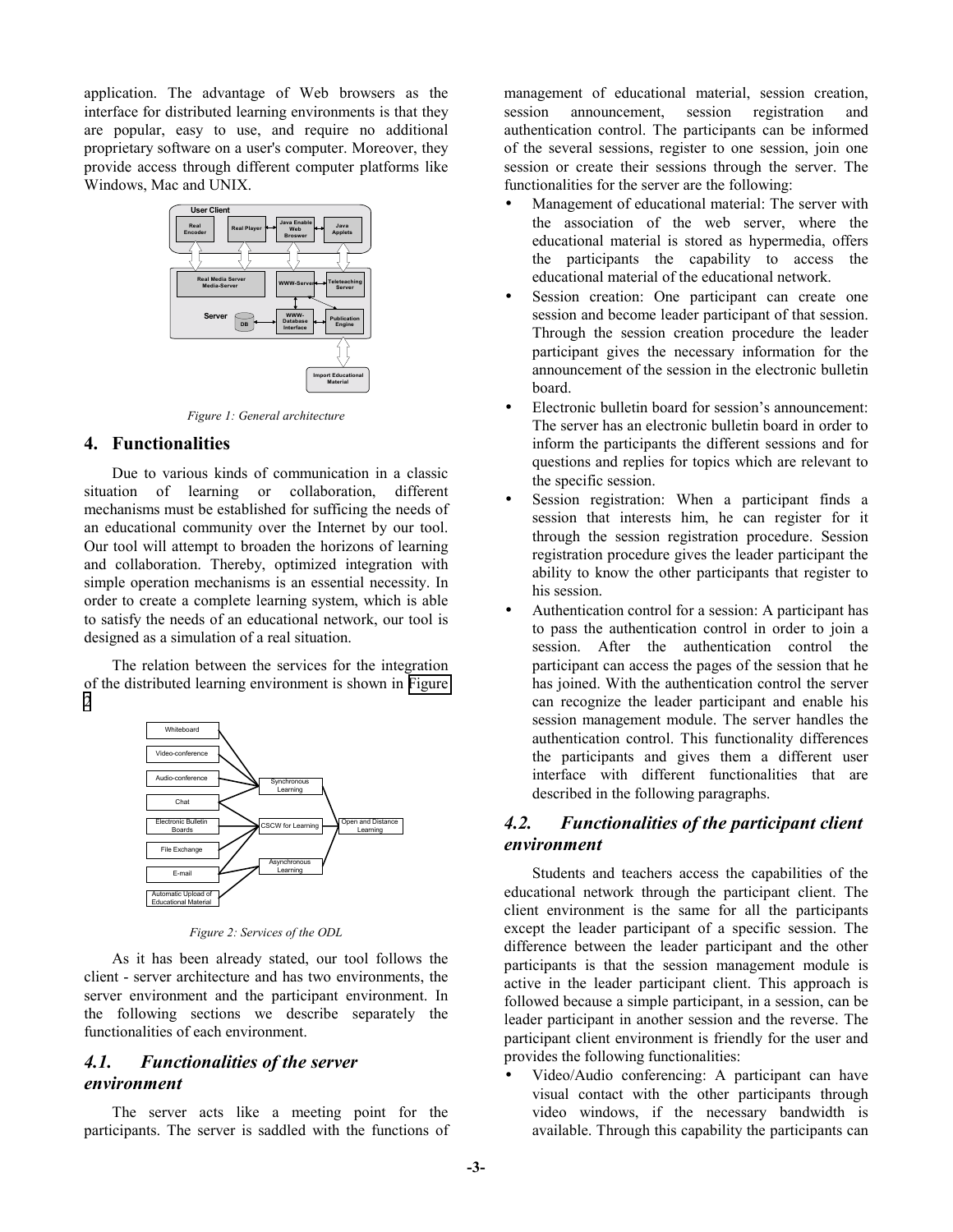communicate as if they were in the same physical place.

- Whiteboard: One participant can broadcast information to other participants, like slides, shapes, etc by using the whiteboard. With the whiteboard the participants can exchange ideas. More specifically whiteboard is an effective way for communication.
- Chat: The chat function can work together with the audio capability or solely when the audio communication is not feasible. The chat function gives us a flexible solution for communication when the available bandwidth is limited.
- Ability for bi-directional and multi-directional independent communication: A participant has the authority to select the participants that he is addressing.
- File exchange: The ability to exchange files between the participants who contribute to the learning procedure.
- E-mail: The ability of the tool to support typical email functions (sending and receiving e-mails) helps the creation of the integrated communication environment that we want to provide.
- Asynchronous learning: A participant can view an asynchronous lesson which consists of two main parts: the professor's video window and the window with the instructional material. The video is synchronized with the instructional material.

In addition the leader participant client environment offers the following functionalities:

- Session management: Through this capability the leader participant can manage the session and determine the permissions of each participant.
- Automatic upload of the material for the asynchronous lessons: The leader participant can send his synchronized video and instructional material to create an asynchronous lesson.

The Figure 3 displays the GUI (Graphical User Interface) of the leader participant client.



*Figure 3: The GUI of the leader participant client*

#### **5. Implementation Issues**

In this section, we present some implementation issues, including the technical design and the programming languages that are used.

As already we have stated our proposal is accessed with the use of a Java enabled web browsers. The user interface of the IDLE consists of web pages. For the development of the web pages, we use HTML 3.2. Many functionalities of the IDLE (like session management, the discussion lists, etc.) were developed with CGI programming and particularly with the use of Perl 5.0 language. Perl is a programming language which is very popular for CGI programming. Moreover Perl is available on many platforms including Unix based machines and Windows NT. We choose Perl for CGI programming because it is a wide used language for this scope, supporting many operating platforms and we are familiar with it. The WWW server that is used is the Apache WWW server. Apache is one of the most popular WWW servers, which offers increased reliability, flexibility and security.

In order to ensure the independence of the operating platform, we use Java, which is a programming language independent of operating platforms. With the use of Java, our proposal can be accessed by different machines like Windows based or Unix based machines. In addition, Java is an object-oriented language, which facilitates the design of systems with the use of objects. For the implementation of the Teleteaching server we use Java. The Teleteaching server, as a servelet, cooperates with the WWW server and manages the live educational procedure. The Teleteaching server consists of four (4) modules: the session control module, the whiteboard module, the chat and the lesson control module. Each module operates independently, and it is responsible for one particular part of the educational process. Each part of the Teleteaching server communicates with the corresponding Java applets of the participants clients, in order to accomplish the educational process. The communication between the Teleteaching server and the Java applets of the participants' clients is based on the TCP sockets network communication model. With the above-described design we achieve the goals of modular design, easy maintenance and easy extension of the Teletraining server. For security reasons both the Teleteaching server and the WWW server must be installed at the same physical computer.

As media server we use the Real Media Server [6]. Real Media Server offers a variety of codecs for the compression of the audio and the video and it is one of the most ubiquitous streaming media servers. In addition Real Media Server provides the capability of multicasting transmission of the audio and video, which is used by our IDLE. With this approach, we deal with the Quality of Service (QoS) and the network traffic with the best manner.

#### **6. Usage Scenarios**

Our tool is well suited for the communication needs of an educational community for various situations. In this section we describe usage scenarios, of our tool, for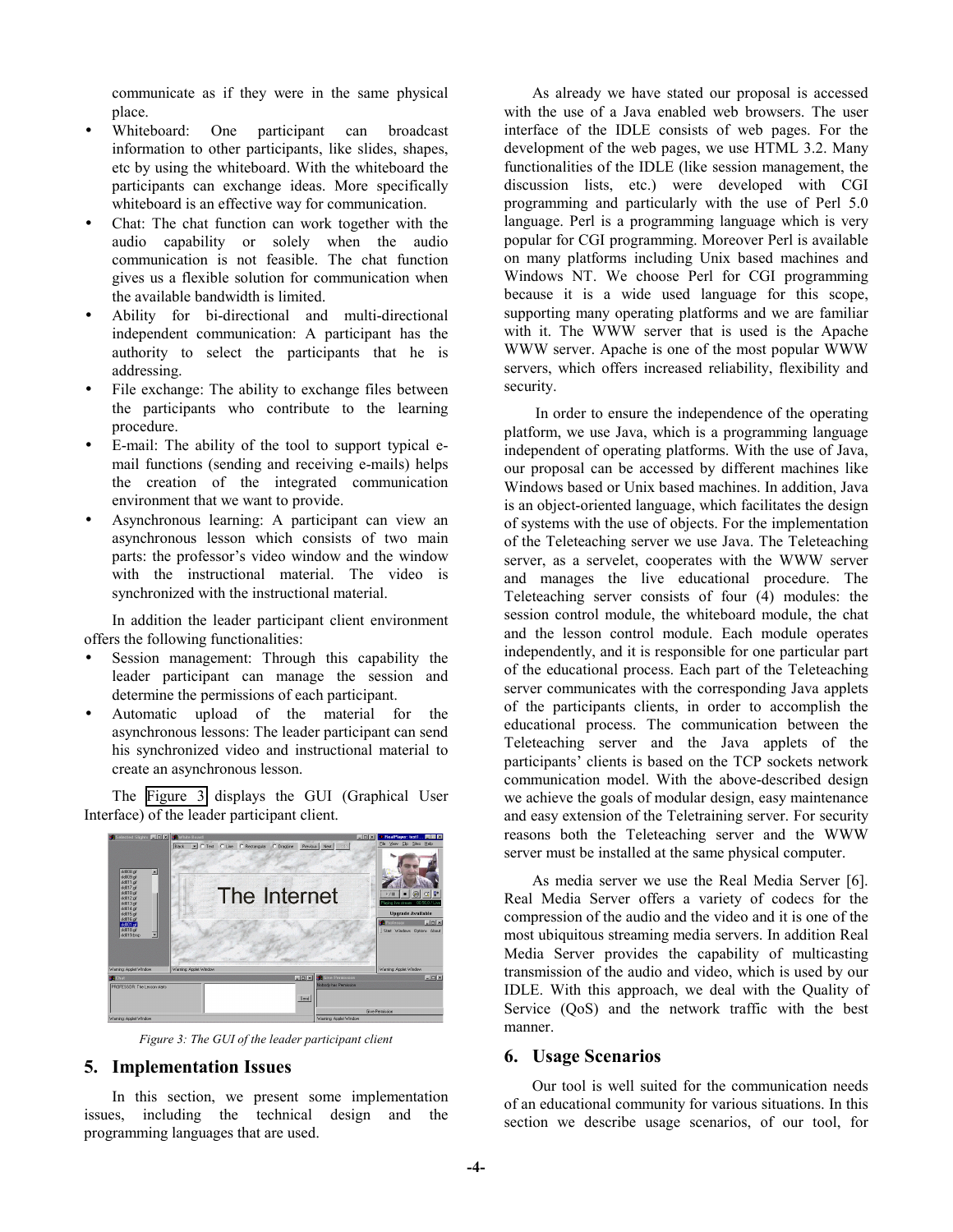synchronous and asynchronous learning and collaborative work for a project.

## *6.1. Synchronous learning*

In the scenario of synchronous learning we have a teacher and his students who want to participate in a synchronous lesson. Before the lecture the teacher has to create a session through the session creation capability and become the leader participant for that session. The new session and the information for it (like theme, teacher, day and time) is announced in the electronic bulletin board of the server. The students can register to the session through the register procedure of the server. After the registration procedure, students become participants of the session. The teacher and the students join the session through the authentication control, at the arranged day and time of the lecture. With the authentication control the server recognizes the leader participant, in this case the teacher. The teacher as the leader participant can determine, through the session management, the authorities of each student. The teacher can make his lecture with the video/audio applications and use the whiteboard, which simulates the blackboard of a traditional classroom. The teacher may project educational material on the whiteboard, which is available on all the students. The students can annotate the educational material during his lecture. The other functionalities of the client can help the learning process. Apart from a teacher's lecture, students can access the educational material on their own without the need of teachers being present (asynchronous learning scenario).

# *6.2. Asynchronous learning*

In the scenario of asynchronous learning the leader participant is the teacher and the other participants are his students who want to attend the asynchronous lesson. Before the lecture the teacher has to create a session through the session creation capability and become the leader participant for that session or to create the lecture in a session in which he is the leader participant. The creation procedure consists of three steps: the creation of the instructional material (docs, slides, etc.), the creation of the video, the synchronization of the video and instructional material and the transmission of the synchronized instructional material to the server. In the case that he creates a new session this session and the information for it (like theme, teacher, day and time) are announced on the electronic bulletin board of the server. The students can register to the session through the registration procedure of the server. In this scenario the participant gains the access to information resources and he can attend the lesson at the space, time and pace that he wants. Multimedia technologies such as RealMedia are used in this scenario and the participant can attend and review the lesson as many times as he wants.

## *6.3. Collaborative work*

In the scenario of collaborative work for a project we have a group of participants who want to communicate through the distance collaborative work. One participant creates a session and becomes the leader participant of that session. The other participants register to that session. All the participants join the session through the authentication procedure. The leader participant determines the permissions of each participant. The participants can work and collaborate through the capabilities of the participant client. The participants can communicate through both the chat and e-mail capability, release solutions to a problem or put a question in the electronic bulletin board.

# **7. Conclusion - Future Work**

The implementation of our tool suffices the needs for collaborative work and for ODL in asynchronous and synchronous mode. Although no one can expect that educational networks will totally replace the traditional lecture and traditional collaborative work, it is likely that such applications will obtain more and more positive ground in the future. In addition to this, the IDLE which was implemented, should be more friendly and functional. According to this our next steps are the implementation of a VRML interface and the implementation of the T.120 protocol. The VRML interface will give a friendlier user interface, which will enable the students to feel that they are in a traditional lecture or collaborative work. The implementation of the T.120 protocol will provide the application sharing functionality, which will help the instructional, and the collaborative work procedure to be more functional.

In addition the evaluation and the usage of our tool is essential for its future extension.

### **8. References**

[1] R. MCGREAL, Integrated Distributed Learning Environments (IDLEs) on the Internet: A Survey, *Educational Technology Review,* Spring/Summer 1998, pages 25-31.

[2] A. BAZAIOS, C. BOURAS, P. LAMPSAS, P. SPIRAKIS, P. ZARAFIDIS, A. ZOURA. Multimedia Architecture offering Open Distance Learning Services over the Internet. *Proceedings of ICT 98 – International Conference on Telecommunication,* pages 145-149, Porto Carras Greece, 21-25 June 1998.

[3] C. BOURAS, A. GKAMAS, V. KAPOULAS, P. LAMPSAS, TH. TSIATSOS. A platform for the implementation of the services of an educational network, *Teleteaching 98 - 15th IFIP World Computer Congress,* in Vienna and Bcudapest, pages 159-168, 31 August - 4 September 1998.

[4] C. BOURAS, P. LAMPSAS, P. ZARAFIDIS, A. ZOURA. Web-Enabled Distributed Collaborative Learning Environment. *Proceedings of ICCE'98 (1998)* Vol. 2, pages 489-493.